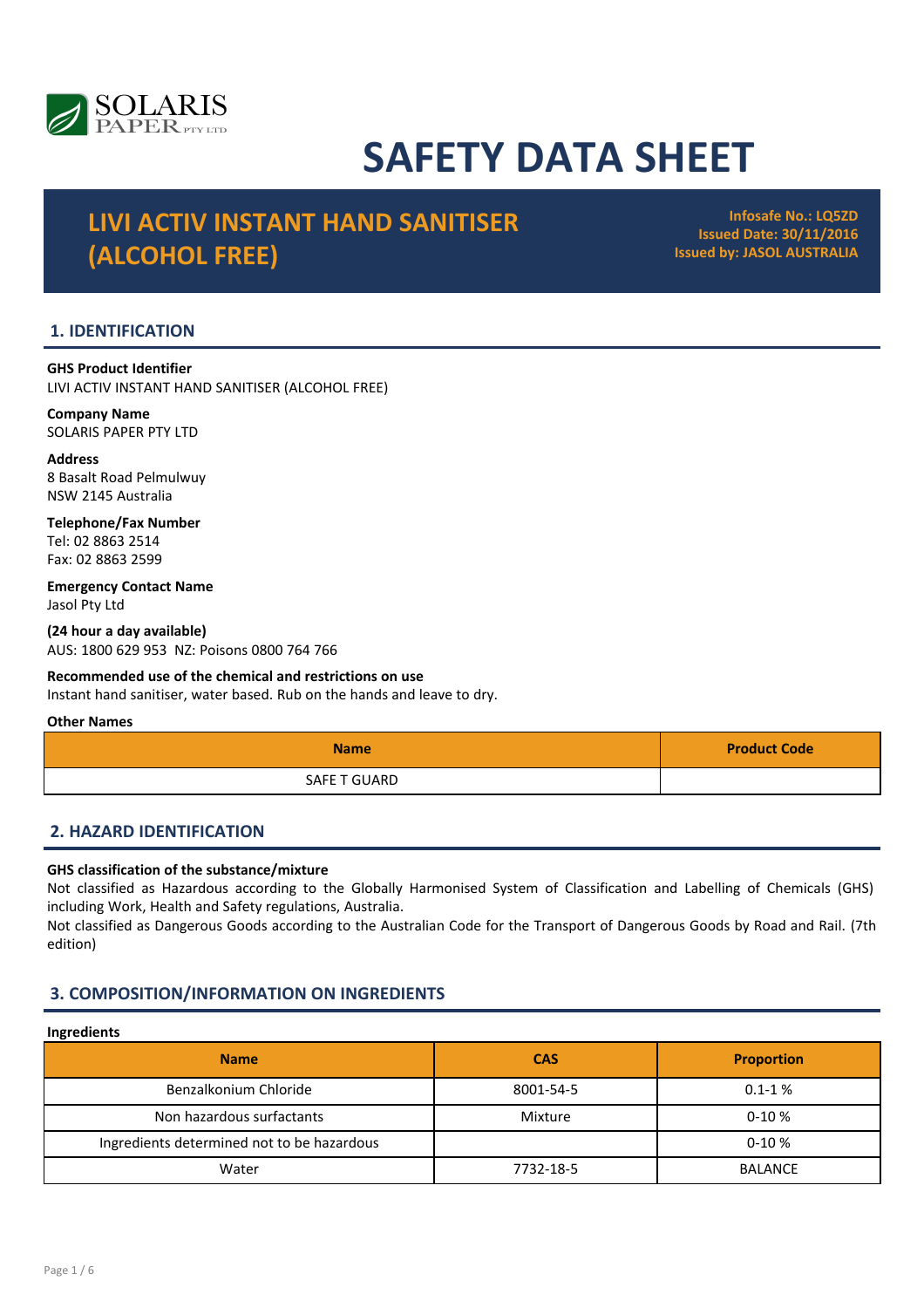# 4. FIRST-AID MEASURES

#### Inhalation

If inhaled, remove affected person from contaminated area and keep at rest in a position comfortable for breathing. Keep at rest until recovered. If symptoms develop and/or persist seek medical attention.

#### Ingestion

Do NOT induce vomiting. Wash/rinse out mouth thoroughly with water. Seek medical attention.

#### Skin

Remove contaminated clothing and wash skin thoroughly with water. If symptoms develop seek medical attention.

#### Eye contact

If in eyes, hold eyelids apart and flush the eyes continuously with running water. Remove contact lenses, if present and easy to do. Continue flushing for several minutes until all contaminants are washed out completely. If symptoms develop and/or persist seek medical attention.

#### First Aid Facilities

Eyewash and normal washroom facilities.

Advice to Doctor

Treat symptomatically.

#### Other Information

For advice in an emergency, contact a Poisons Information Centre (Phone Australia 131 126) or a doctor at once.

# 5. FIRE-FIGHTING MEASURES

#### Suitable Extinguishing Media

Use appropriate fire extinguisher for surrounding environment.

### Hazards from Combustion Products

Non combustible material.

#### Specific Hazards Arising From The Chemical

This product is non combustible. However, following evaporation of aqueous component under fire conditions, the non-aqueous component may decompose and/or burn.

#### Decomposition Temperature

Not available

#### Precautions in connection with Fire

Fire fighters should wear full protective clothing and self-contained breathing apparatus (SCBA) operated in positive pressure mode. Fight fire from safe location.

#### 6. ACCIDENTAL RELEASE MEASURES

#### Emergency Procedures

Wear appropriate personal protective equipment and clothing to prevent exposure. As a water based product, if spilt on electrical equipment the product will cause short-circuits. Increase ventilation. If possible contain the spill. Place inert absorbent material onto spillage. Collect the material and place into a suitable labelled container. Do not dilute material but contain. Dispose of waste according to the applicable local and national regulations. If contamination of sewers or waterways occurs inform the local water and waste management authorities in accordance with local regulations.

# 7. HANDLING AND STORAGE

#### Precautions for Safe Handling

Avoid inhalation of vapours and mists, and skin or eye contact. Use only in a well ventilated area. Keep containers sealed when not in use. Prevent the build up of mists or vapours in the work atmosphere. Maintain high standards of personal hygiene i.e. Washing hands prior to eating, drinking, smoking or using toilet facilities.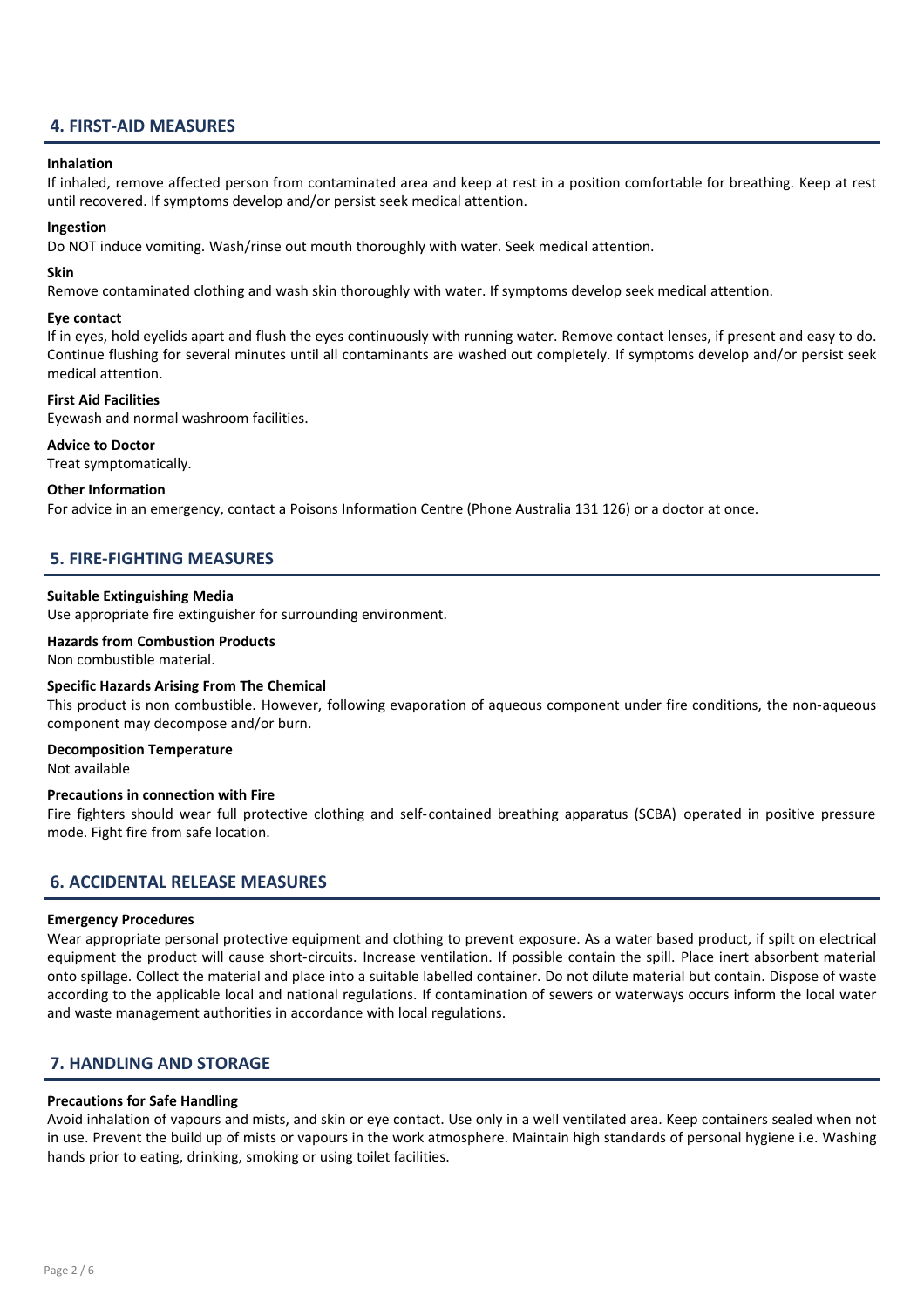#### Conditions for safe storage, including any incompatibilities

Store in a cool, dry, well-ventilated area, out of direct sunlight. Protect from freezing. Store in suitable, labelled containers. Keep containers tightly closed. Store away from incompatible materials. Ensure that storage conditions comply with applicable local and national regulations.

# 8. EXPOSURE CONTROLS/PERSONAL PROTECTION

#### Occupational exposure limit values

No exposure standards have been established for the mixture. However, over- exposure to some chemicals may result in enhancement of pre-existing adverse medical conditions and/or allergic reactions and should be kept to the least possible levels.

#### Biological Limit Values

No biological limits allocated.

#### Appropriate Engineering Controls

Use with good general ventilation. If mists or vapours are produced, local exhaust ventilation should be used.

#### Respiratory Protection

If engineering controls are not effective in controlling airborne exposure then an approved respirator with a replaceable vapor/ mist filter should be used. Refer to relevant regulations for further information concerning respiratory protective requirements. Reference should be made to Australian Standards AS/NZS 1715, Selection, Use and Maintenance of Respiratory Protective Devices; and AS/NZS 1716, Respiratory Protective Devices, in order to make any necessary changes for individual circumstances.

#### Eye Protection

Safety glasses with side shields, chemical goggles or full-face shield as appropriate should be used. Final choice of appropriate eye/ face protection will vary according to individual circumstances. Eye protection devices should conform to relevant regulations. Eye protection should conform with Australian/New Zealand Standard AS/NZS 1337 - Eye Protectors for Industrial Applications.

#### Hand Protection

Wear gloves of impervious material such as rubber or plastic. Final choice of appropriate gloves will vary according to individual circumstances. i.e. methods of handling or according to risk assessments undertaken. Occupational protective gloves should conform to relevant regulations.

Reference should be made to AS/NZS 2161.1: Occupational protective gloves - Selection, use and maintenance.

#### Body Protection

Suitable protective workwear, e.g. cotton overalls buttoned at neck and wrist is recommended. Chemical resistant apron is recommended where large quantities are handled.

# 9. PHYSICAL AND CHEMICAL PROPERTIES

Form Liquid

Appearance Clear liquid

**Odour** Fragrance free

Decomposition Temperature Not available

Melting Point Not available

Boiling Point 100°C

Solubility in Water Miscible with water in all proportions.

Specific Gravity

1.0 pH

6.0-6.5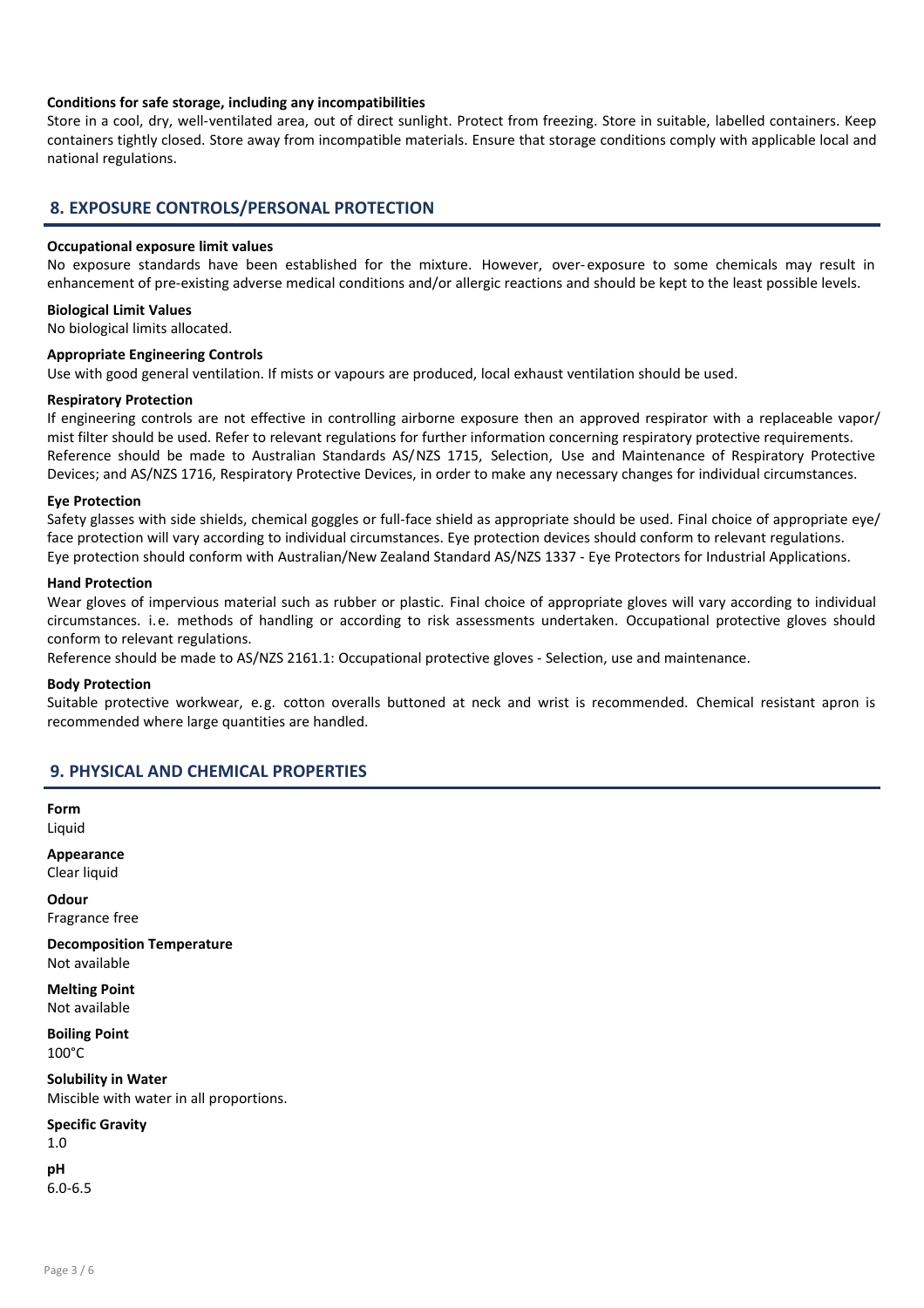Vapour Pressure Not available

Vapour Density (Air=1) Not available

Evaporation Rate Not available

Odour Threshold Not available

Viscosity Not available

Partition Coefficient: n-octanol/water Not available

Flash Point Not available

Flammability Non combustible

Auto-Ignition Temperature Not available

Flammable Limits - Lower Not available

Flammable Limits - Upper Not available

# 10. STABILITY AND REACTIVITY

Reactivity Reacts with incompatible materials

#### Chemical Stability Stable under normal conditions of storage and handling.

Conditions to Avoid Extremes of temperature and direct sunlight

Incompatible materials Not available.

Hazardous Decomposition Products Thermal decomposition may result in the release of toxic and/or irritating fumes

Possibility of hazardous reactions Not available.

Hazardous Polymerization Not available.

# 11. TOXICOLOGICAL INFORMATION

#### Toxicology Information Toxicity data for material given below.

# Acute Toxicity - Oral

LD 50 : Surfactants > 500 mg/kg oral, rat

#### Ingestion

Ingestion of this product may irritate the gastric tract causing nausea and vomiting.

# Inhalation

Inhalation of product vapours may cause irritation of the nose, throat and respiratory system.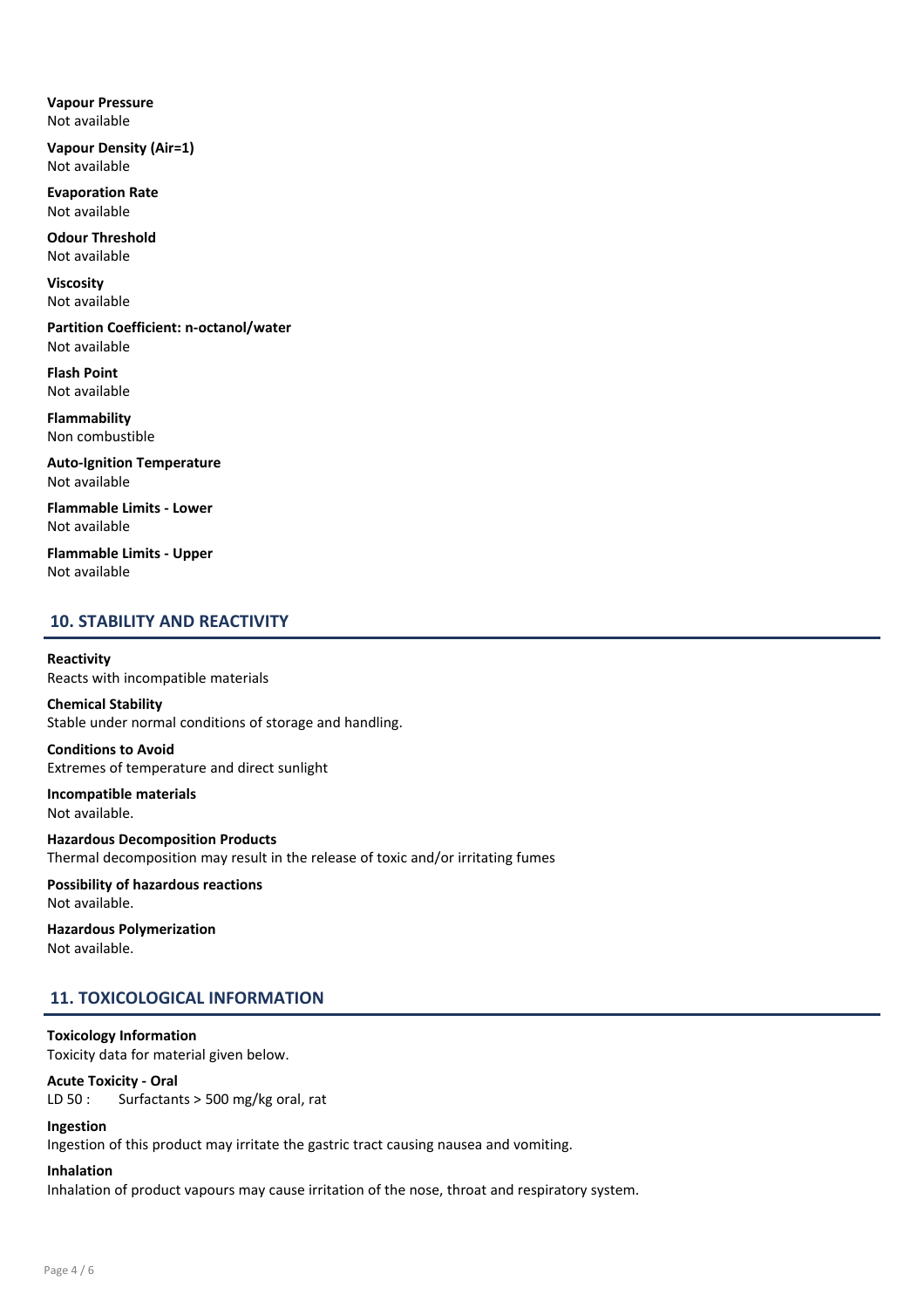#### Skin

May be irritating to skin. The symptoms may include redness, itching and swelling.

Eye

May be irritating to eyes. The symptoms may include redness, itching and tearing.

# Respiratory sensitisation

Not expected to be a respiratory sensitiser.

Skin Sensitisation Not expected to be a skin sensitiser.

Germ cell mutagenicity Not considered to be a mutagenic hazard.

Carcinogenicity Not considered to be a carcinogenic hazard.

Reproductive Toxicity Not considered to be toxic to reproduction.

STOT-single exposure Not expected to cause toxicity to a specific target organ.

#### STOT-repeated exposure

Not expected to cause toxicity to a specific target organ.

Aspiration Hazard Not expected to be an aspiration hazard.

# 12. ECOLOGICAL INFORMATION

#### **Ecotoxicity**

No ecological data available for this material.

Persistence and degradability Not available

**Mobility** Not available

Bioaccumulative Potential Not available

Other Adverse Effects Not available

Environmental Protection Prevent this material entering waterways, drains and sewers.

# 13. DISPOSAL CONSIDERATIONS

#### Disposal considerations

The disposal of the spilled or waste material must be done in accordance with applicable local and national regulations.

# 14. TRANSPORT INFORMATION

#### Transport Information

Not classified as Dangerous Goods according to the Australian Code for the Transport of Dangerous Goods by Road and Rail. (7th edition)

Not classified as Dangerous Goods by the criteria of the International Air Transport Association (IATA) Dangerous Goods Regulations for transport by air.

Not classified as Dangerous Goods by the criteria of the International Maritime Dangerous Goods Code (IMDG Code) for transport by sea

# U.N. Number

None Allocated